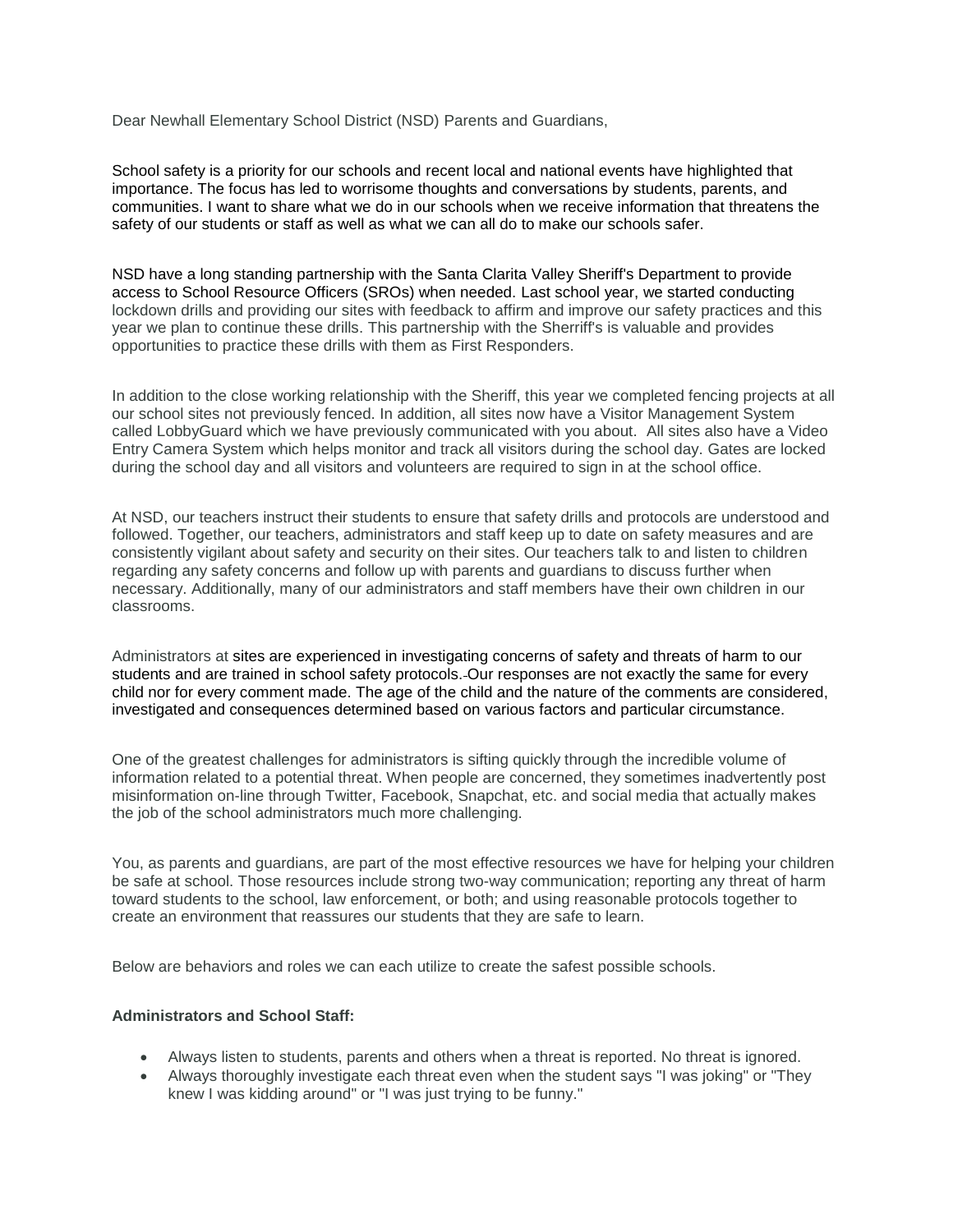- Communicate with the Santa Clarita Valley Sherriff's Department in an ongoing manner throughout any threat of harm to students.
- Investigate each element of the threat to obtain the truth. This can include reviewing social media postings, talking to students, talking to staff, talking to parents, etc.
- Communicate with parents as much information as is reasonable, respecting that our district employees will not discuss one parent's child with another parent.
	- $\circ$  The parent of the student making the inappropriate or threatening remark will usually be contacted first as their child will be removed from the school or separated from the student body while the investigation is being conducted.
	- $\circ$  During the investigation, the priority is safety. Parents may not be contacted before their children visit with administrators if time is of the essence. Safety, again, is the first priority. However, if your child is witness to a threat and talked to specifically about that threat, every effort will be made to contact you about that discussion even if it is the next day due to time constraints.
- Provide consequences to students who make remarks or threats that substantially disrupt the school environment and lead to unsafe conditions for learning. This discipline can include removal from the traditional school setting in keeping with California Education Code.
- Honor students who have been a part of the effort to make our schools safe by telling their parents or their school leaders.
- Cooperate with the Santa Clarita Valley Sherriff's Department if threats result in any further action.
- On a regular, on-going basis our administrators have been educating and will continue to educate students regarding inappropriate remarks, threatening comments, etc. and the seriousness of those remarks in a school setting.

## **Parents and Legal Guardians:**

- Please remind your children that they have a right to a safe school and an outstanding education. Also remind them that they are exceptionally valuable, so telling an adult at school when they hear something is reporting and not tattling. Tattling is when you are trying to get someone in trouble. Reporting is when you are trying to make things better.
- Please listen to your children's comments and monitor their social-media posts. If you are aware of something that could threaten the safety of your child or another child, please contact the school administrator and/or Santa Clarita Valley Sheriff's Department. We work hand-in-hand and will notify each other of the threat or safety concern.
- Please redirect your children if you see a pattern of negative gossip or disruptive comments that could carry over into school.
- Please praise your child when they are making wise choices about social media and are choosing not to participate in disruptive/negative/intimidating comments or social media posts.
- Please make every effort to not post information on social media or share it with others related to school safety unless you are positive it is fact. Misinformation shared by parents or citizens outside the school actually makes the school more unsafe as the administrators have to investigate that information as well as the information that is going on inside the school.
- If, after visiting with your child's teacher and/or principal, you have ongoing concerns about what is discussed in this letter, please don't hesitate to call me directly.
- Please review the items below with your students.

## **Students:**

 Remember that it is your school. You deserve to be safe at school and your parents and school staff are working together to that end.